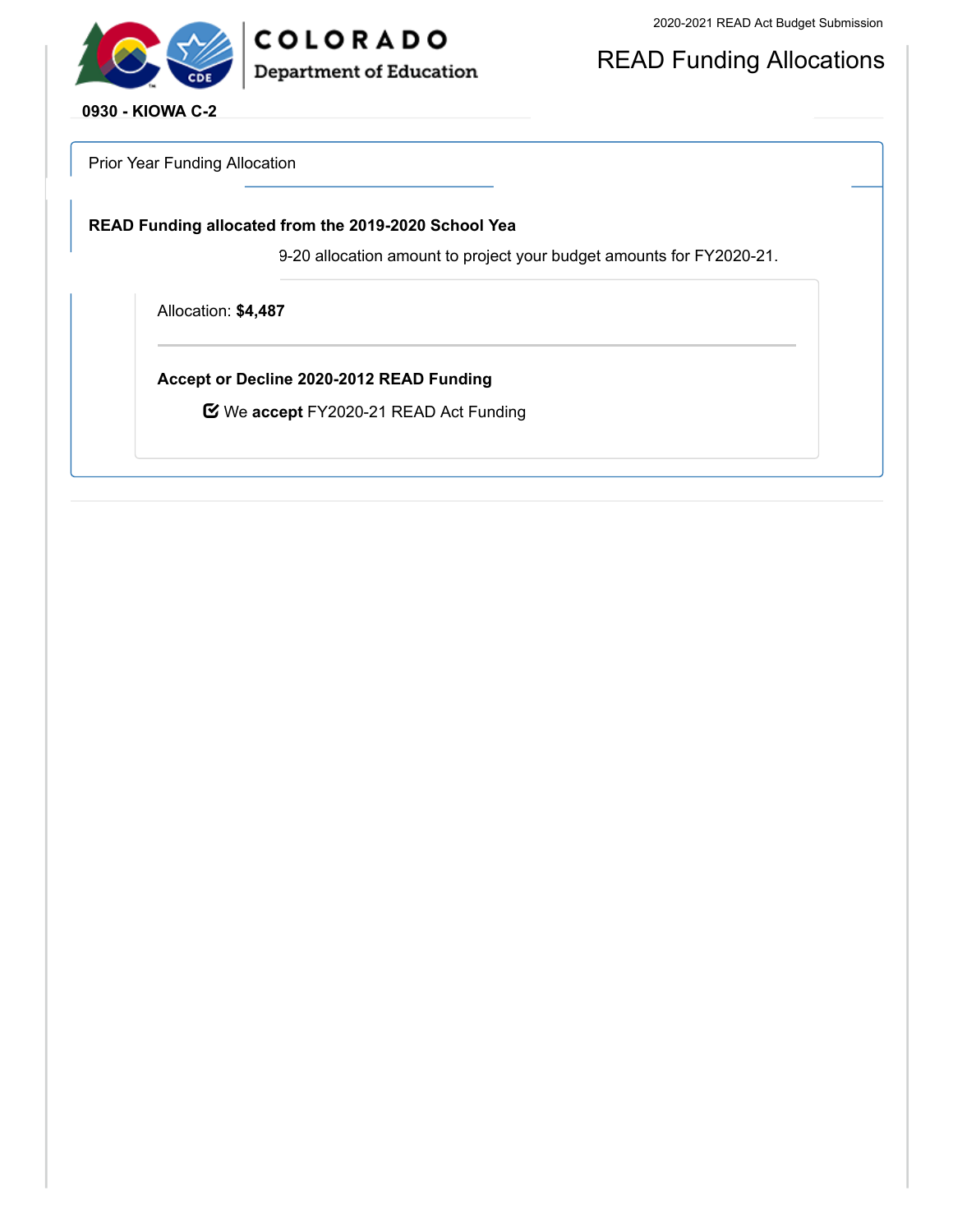|                    |                                                                                                      | Instructions: Complete the information below for the following individuals:               |               |
|--------------------|------------------------------------------------------------------------------------------------------|-------------------------------------------------------------------------------------------|---------------|
|                    |                                                                                                      | ubmission Contact is the person filling and this fame. There will acceive DEAD Ast        |               |
|                    | pudget updates and notifications from CDE.<br>• The Authorized Representative is the person with tl. |                                                                                           | approve, this |
|                    | READ Act budget submission.                                                                          |                                                                                           |               |
| 0930 - KIOWA C-2   |                                                                                                      |                                                                                           |               |
|                    | <b>Budget Submission Contact</b>                                                                     |                                                                                           |               |
|                    |                                                                                                      | Fill out the information for the person completing this form:                             |               |
| <b>First Name:</b> | Kristen                                                                                              | <b>Last Name:</b>                                                                         | Monks         |
| Title:             | <b>Business Manager</b>                                                                              |                                                                                           |               |
| Phone:             | 3036212220                                                                                           | <b>Extension:</b>                                                                         |               |
| Email:             | kmonks@kiowaschool.org                                                                               |                                                                                           |               |
|                    | <b>Authorized Representative:</b>                                                                    |                                                                                           |               |
|                    |                                                                                                      | Fill out the information for the person who will sign and approve this budget submission: |               |
| <b>First Name:</b> | Scott                                                                                                | <b>Last Name:</b>                                                                         | Mader         |
| Title:             | Superintendent                                                                                       |                                                                                           |               |
| Phone:             | 3036212220                                                                                           | <b>Extension:</b>                                                                         |               |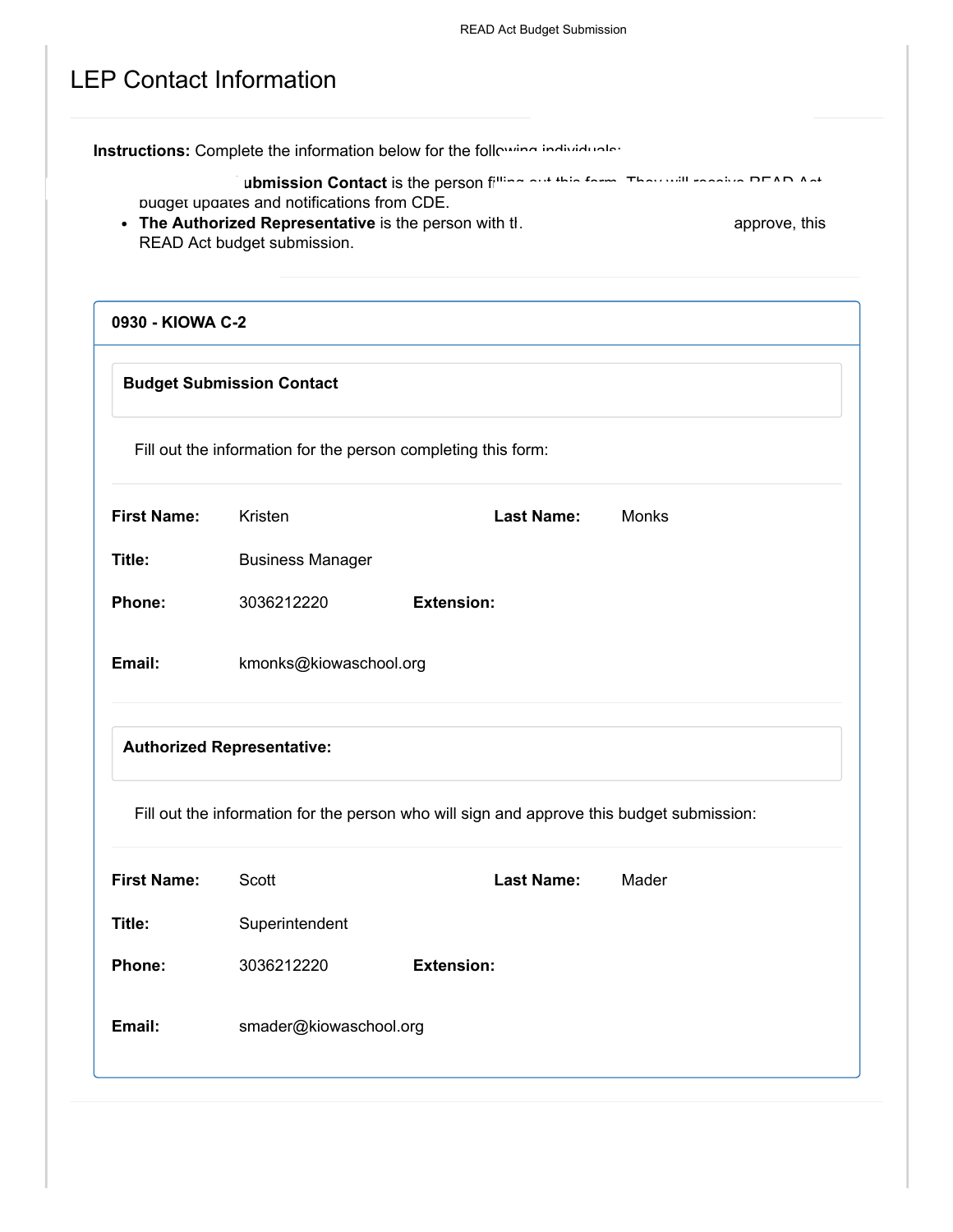### LEP Budget Explanation

**Instructions:** Select the ways in which you plan to use READ Act funds in the upcoming budget year. In order to submit your budget, all assurances must be reviewed and agreed upon, and all boxes must be

In using the per-pupil intervention money distributed pursua shall ensure that shall ensure that some type of intervention, as described in the allowable activities below, is available to each student who is ficant reading deficiency (SRD) and who is enrolled in kindergarten through third by the LEP.

Questions and Assurances



 $\Box$  The summer school literacy program services only students enrolled in K-3 who have an SRD or students below grade level if space is available

 $\Box$  The summer school literacy program will use scientifically based or evidence based instructional programming in reading that:

- Has been proven to accelerate student reading progress and;
- Provides explicit and systematic skill development in phonemic awareness, phonics, vocabulary development, reading fluency including oral skills, and reading comprehension and;
- Includes scientifically based and reliable assessments and;
- Provides initial and ongoing analysis of student progress in attaining reading competency

#### **READ Act funds will be used to purchase a core reading instructional program that is included on the Advisory List of instructional programming in reading**

 $\mathbf C$  READ Act funds will be used to purchase a supplemental instructional program that is included on the Advisory List of instructional programming in reading

#### **READ Act funds will be used to purchase tutoring services focused on increasing students' foundational reading skills**

 $\Box$  The tutoring service is focused on increasing students' foundational reading skills of phonemic awareness, phonics, vocabulary development, reading fluency including oral skills, and reading comprehension for students who receive instructional services pursuant to READ plans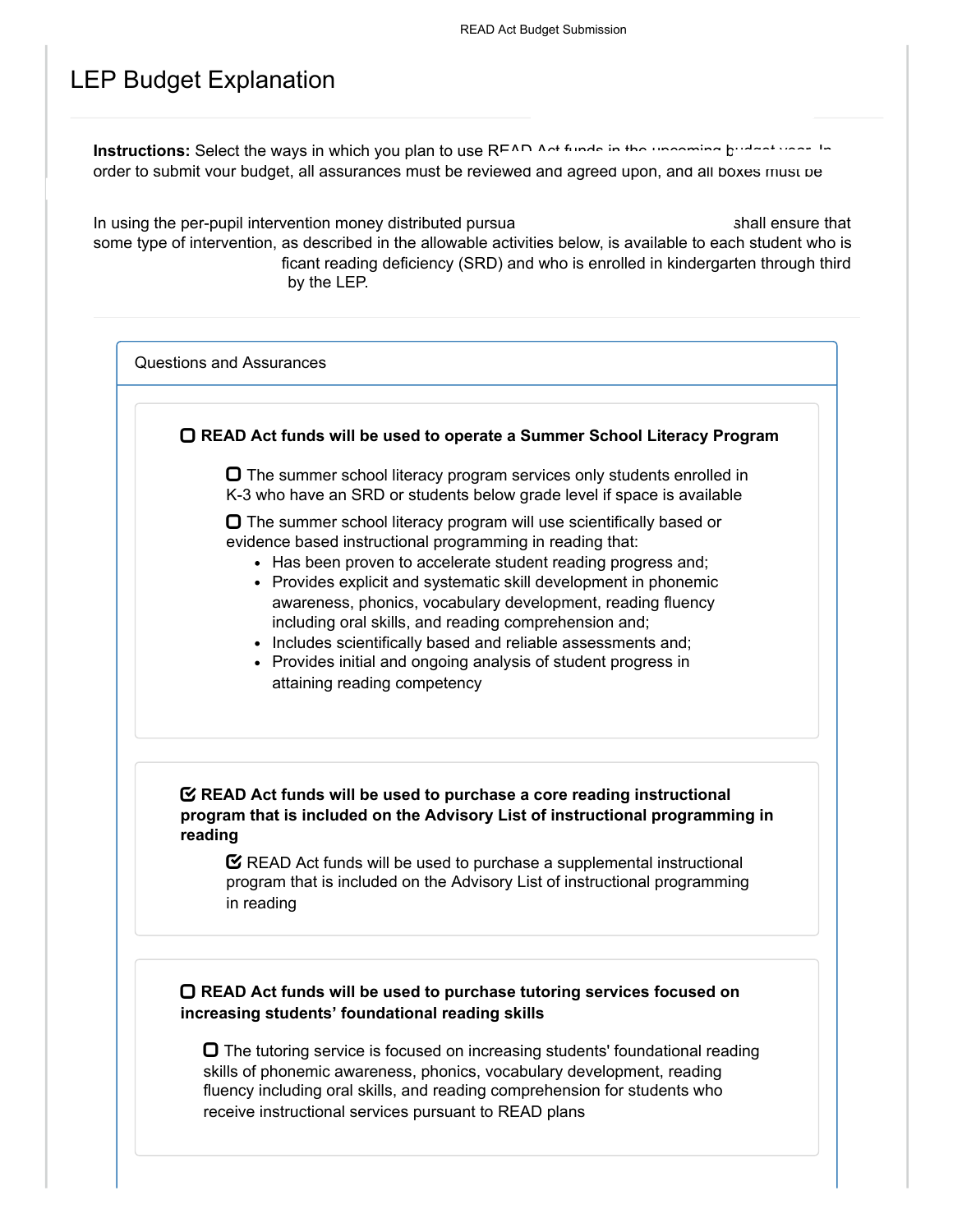**READ Act funds will be used to purchase from a BOCES the services of a reading specialist or reading interventionist wh reading and in teaching the foundational reading skills** 

**READ Act funds will be used to provide o d or scientifically based intervention services to students who are receiving services, which services are approved by the department**

D funds will be used to hire a reading interventionist to provide services which are approved by the department

**READ Act funds will be used to provide technology, including software, which is included on the Advisory List of instructional programming in reading and supporting technologies which may include providing professional development in the effective use of the technology or software**

**READ Act funds will be used to provide professional development programming to support educators in teaching reading. Professional development programming may include hiring a reading coach who is trained in teaching the foundational reading skills to provide job-embedded, ongoing professional development**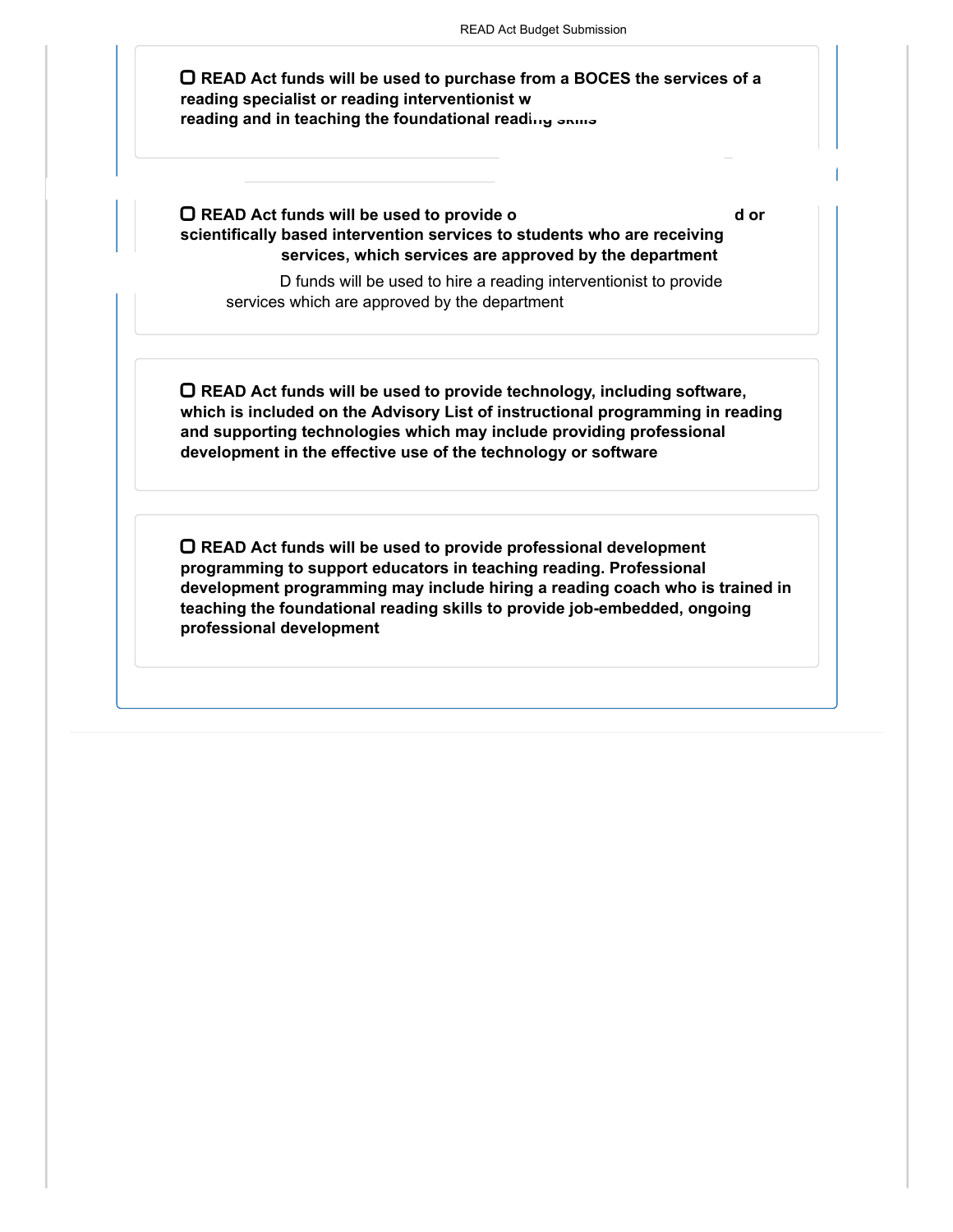### LEP Budget Narrative

Instructions: Provide a brief description (no more than 700 words) that addresses each of the questions below. These questions must be completed for any LEP receiving READ Act tunds before jurius are

Activities

**Explain how your LEP plans to implement each selected allowable activity. Please ensure that each allowable activity listed aligns with the allowable use(s) of funds as required by statute and matches the allowable use(s) listed in your LEP budget explanation.**

Kiowa Schools plans to purchase Lexia core reading and iStation Reading to continue to do interventions with our k-5 students to promote reading.

Outcomes and Goals

**What are your LEP's expected outcomes and goals in the upcoming budget year from implementing your selected allowable activity(ies)?**

Kiowa's goals of the use of the Lexia program and iStation Reading is that 75% of our students will be reading at or above grade level by the end of the school year.

Potential Barriers

**What are potential barriers in reaching your expected outcomes and goals? How do you plan to address and/or overcome these barriers?**

The biggest barrier that Kiowa schools will be facing in the coming year is how learning will take place with the Covid-19 pandemic. If our district has to revert to online learning with our students the District will work to create structured times for students to continue using the Lexia Core 5 program and iStation reading remotely. Kiowa schools also faces challenges with District funding and compensating staff for their time.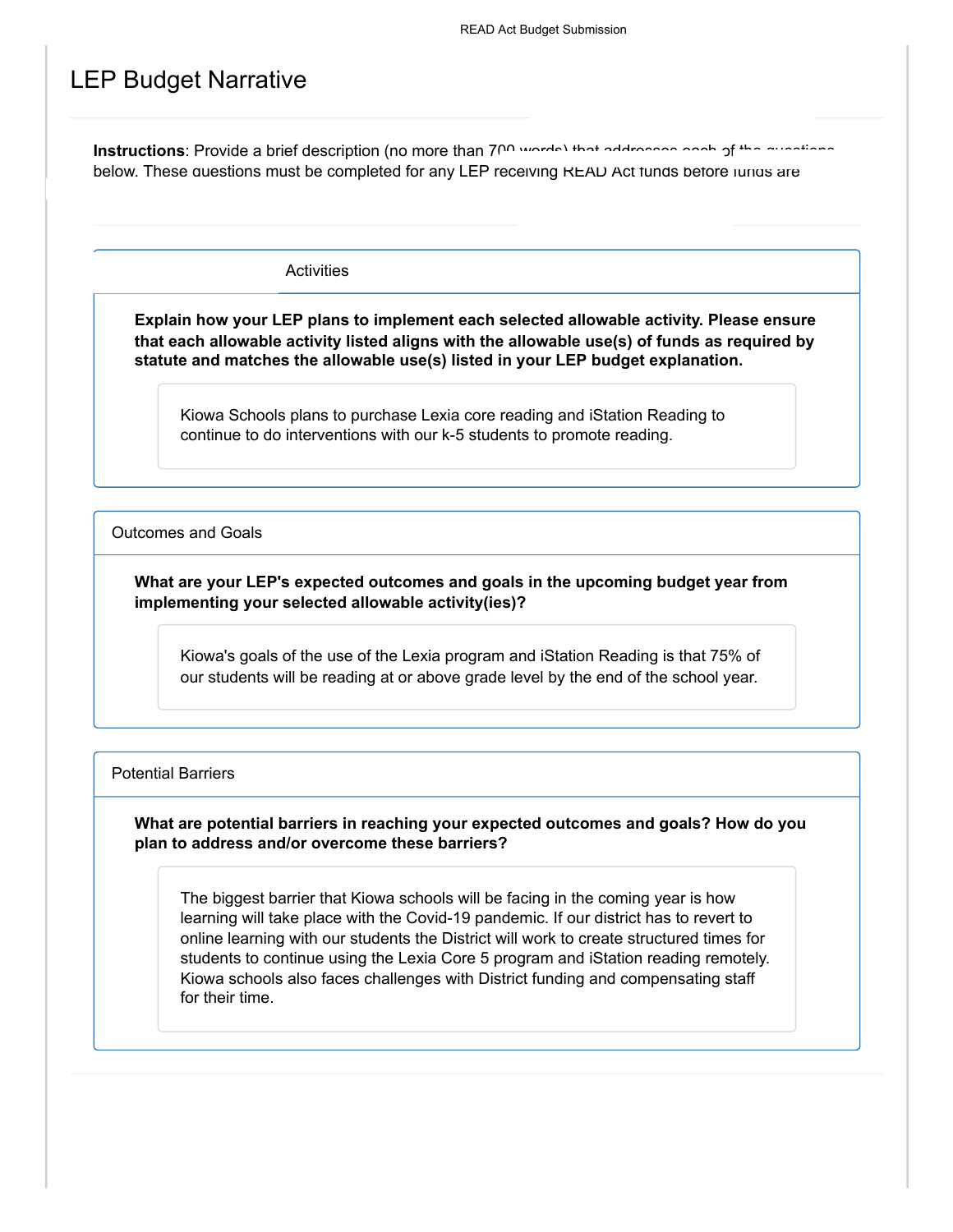## Budget Details

Budget Request

For each allowable activity in the budget:

- Select each allowable activity your LEP plans to use READ Act funds for in the upcoming ure that each allowable activity is aligned with the allowable uses of READ in statute.
- Select each of the instructional program(s) from the drop down list provided that your LEP plans to use in the upcoming budget year. If an instructional program is not listed, please provide the name of the instructional program(s) in the "other" box
- Input the amount requested, the associated program and object codes, and fiscal year. Input the salary position and FTE amount, if applicable.
- Ensure that budgeted costs are clearly tied to the allowable activity and are calculated with detail in the "description of activity" field.

| ID<br>Ref | <b>Allowable</b><br><b>Activity</b> | <b>Instructional</b><br>Program | <b>Program Code</b>                      | <b>Object Code</b>                                            | <b>Salary</b><br><b>Position</b> | <b>FTE</b> | Description of<br><b>Activity</b>                    | Requested<br>Amount |
|-----------|-------------------------------------|---------------------------------|------------------------------------------|---------------------------------------------------------------|----------------------------------|------------|------------------------------------------------------|---------------------|
| 4095      | Core<br>Reading                     |                                 | Instructional<br>Program (0010-<br>2000) | 0300 Purchased<br>Professional &<br><b>Technical Services</b> |                                  |            | Purchase of<br>Lexia Core 5<br>program               | \$1,187.88          |
| 4430      | Core<br>Reading                     |                                 | Instructional<br>Program (0010-<br>2000) | 0300 Purchased<br>Professional &<br><b>Technical Services</b> |                                  |            | Purchase of<br><b>iStation</b><br>reading<br>program | \$3,298.75          |
|           |                                     |                                 |                                          |                                                               |                                  |            | Allocation:                                          | \$4,486.63          |
|           |                                     |                                 |                                          |                                                               |                                  |            | <b>Budgeted Amount:</b>                              | \$4,486.63          |
|           |                                     |                                 |                                          |                                                               |                                  |            | Funds Remaining:                                     | \$0.00              |